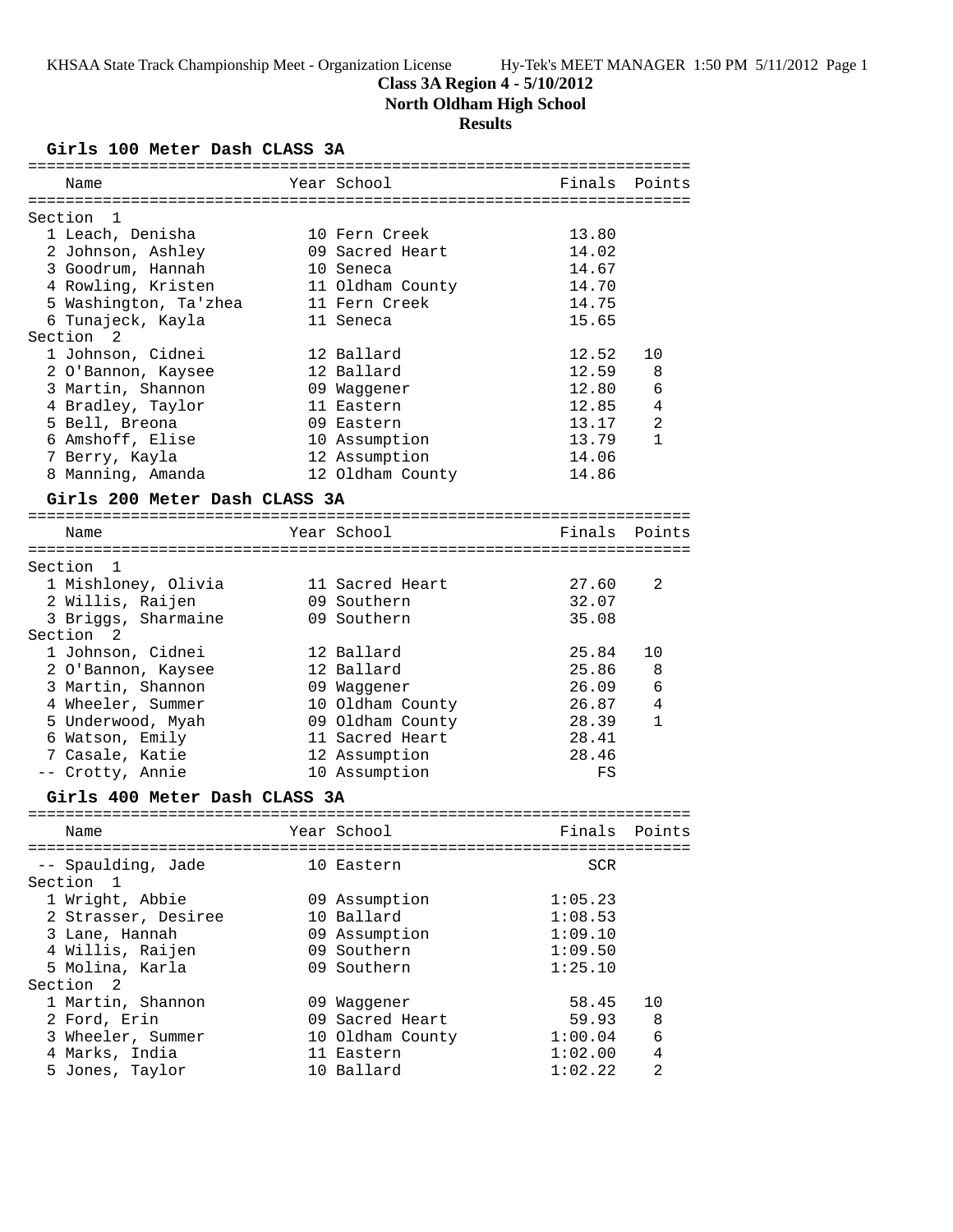**Class 3A Region 4 - 5/10/2012**

**North Oldham High School**

# **Results**

| Girls 400 Meter Dash CLASS 3A            |                                   |          |                |
|------------------------------------------|-----------------------------------|----------|----------------|
| 6 Smith, Tianna                          | 09 Sacred Heart                   | 1:02.24  | 1              |
| 7 Underwood, Myah                        | 09 Oldham County                  | 1:03.83  |                |
| 8 Carter, Alexsis                        | 10 Eastern                        | 1:04.64  |                |
| Girls 800 Meter Run CLASS 3A             |                                   |          |                |
|                                          |                                   |          |                |
| Name                                     | Year School                       |          | Finals Points  |
| Section 1                                |                                   |          |                |
| 1 Receveur, Katherine                    |                                   | 2:16.65  | 10             |
| 2 Grogan, Margaret                       | 10 Assumption<br>12 Oldham County | 2:19.74  | 8              |
| 3 Strothman, Melanie                     | 12 Assumption                     | 2:21.43  | 6              |
| 4 Allen, Maggie                          | 09 Sacred Heart                   | 2:23.09  | 4              |
| 5 Klump, Emmily                          | 12 Oldham County                  | 2:26.48  | 2              |
| 6 Simms, Samantha                        | 09 Sacred Heart                   | 2:28.45  | $\mathbf{1}$   |
| 7 Tillman, Tiffany                       | 09 Eastern                        | 2:28.48  |                |
| 8 Thomas, Victoria                       | 09 Eastern                        | 2:30.78  |                |
| 9 Mullins, Caroline                      | 12 Seneca                         | 2:39.07  |                |
| 10 Doom, Destinee                        | 11 Fern Creek                     | 2:39.18  |                |
| 11 Zepherin, Zaria                       | 10 Ballard                        | 2:49.38  |                |
| 12 Payne, Hannah                         | 09 Waqqener                       | 3:00.89  |                |
| 13 Tunajeck, Kayla                       | 11 Seneca                         | 3:16.53  |                |
| 14 Layne, Brandi                         | 11 Waqqener                       | 3:16.98  |                |
| 15 Garduno, Suzie                        | 11 Southern                       | 3:21.24  |                |
| Girls 1600 Meter Run CLASS 3A            |                                   |          |                |
|                                          |                                   |          |                |
| Name                                     | Year School                       | Finals   | Points         |
|                                          |                                   |          |                |
| 1 Davis, Bailey                          | 10 Assumption                     | 5:06.94  | 10             |
| 2 McCaslin, Caroline                     | 12 Assumption                     | 5:08.85  | 8              |
| 3 Allen, Maggie                          | 09 Sacred Heart                   | 5:11.21  | 6              |
| 4 Simms, Samantha                        | 09 Sacred Heart                   | 5:16.71  | $\overline{4}$ |
| 5 Blocker, McKenzie                      | 11 Eastern                        | 5:38.81  | 2              |
| 6 Mullins, Haley                         | 11 Oldham County                  | 5:39.73  | $\mathbf{1}$   |
| 7 Mullins, Caroline                      | 12 Seneca                         | 5:45.69  |                |
| 8 Mullins, Hannah                        | 11 Oldham County                  | 5:46.14  |                |
| 9 Doom, Destinee                         | 11 Fern Creek                     | 6:01.24  |                |
| 10 Neutz, Lindsey                        | 11 Eastern                        | 6:02.77  |                |
| 11 Molina, Karla                         | 09 Southern                       | 7:39.90  |                |
| 12 Garduno, Suzie                        | 11 Southern                       | 8:10.46  |                |
| Girls 3200 Meter Run CLASS 3A            |                                   |          |                |
|                                          |                                   |          |                |
| Name                                     | Year School                       | Finals   | Points         |
|                                          |                                   | 11:25.50 | 10             |
| 1 Bean, Emily                            | 10 Assumption                     | 11:31.29 | 8              |
| 2 Defler, Kenzley                        | 10 Assumption<br>10 Oldham County | 11:34.33 | 6              |
| 3 Grogan, Caroline<br>4 Carroll, Caitlin | 10 Sacred Heart                   | 11:54.33 | 4              |
|                                          | 10 Sacred Heart                   | 12:06.26 | $\overline{a}$ |
| 5 Daly, Betsy<br>6 Wigginton, Tori       | 11 Eastern                        | 12:12.59 | $\mathbf{1}$   |
| 7 Bear, Chelsea                          | 10 Oldham County                  | 12:23.82 |                |
| 8 Scanlon, Kyla                          | 09 Eastern                        | 12:52.31 |                |
|                                          |                                   |          |                |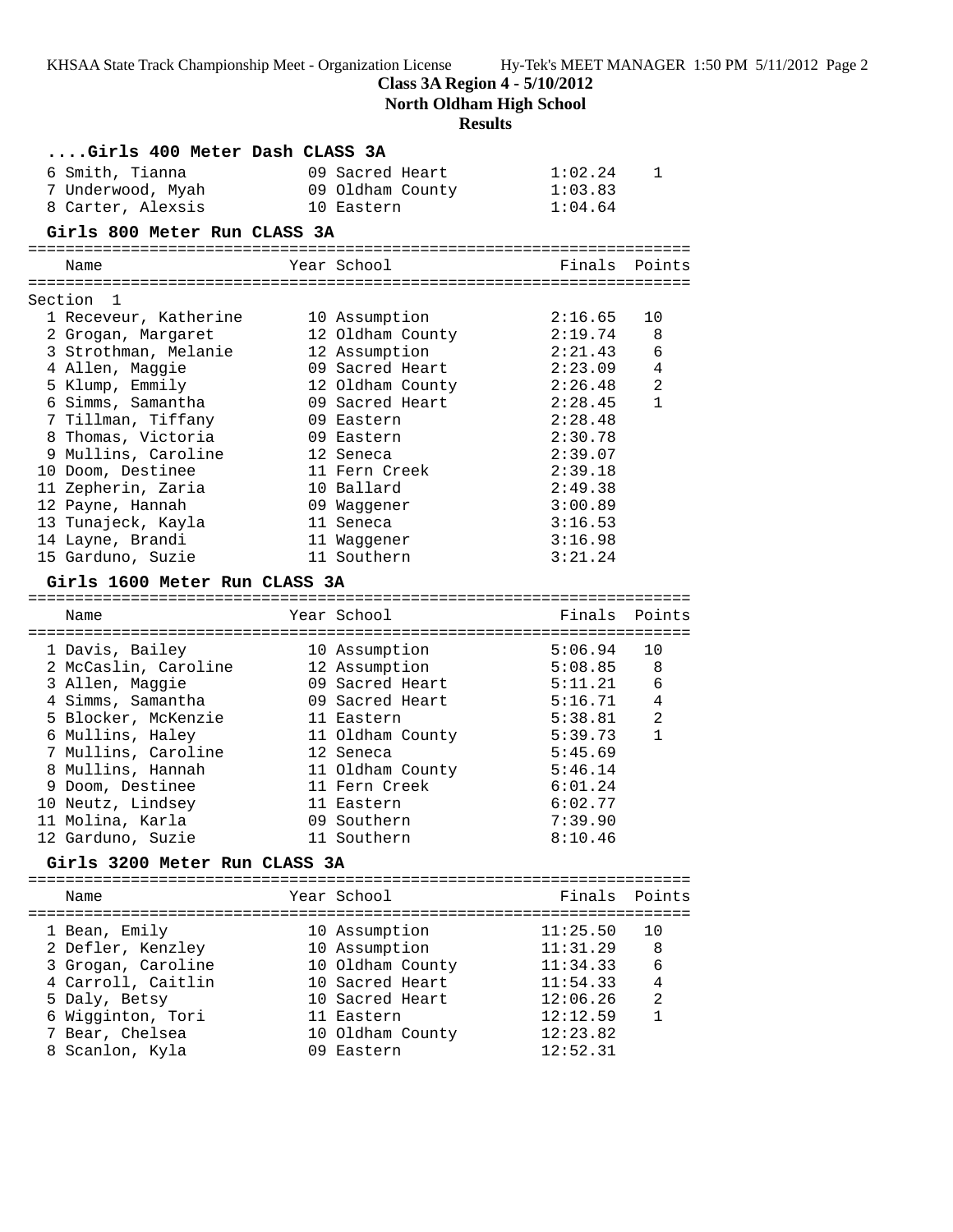## **Class 3A Region 4 - 5/10/2012**

**North Oldham High School**

## **Results**

### **Girls 100 Meter Hurdles CLASS 3A**

| Name                                             | Year School      | Finals Points                              |               |
|--------------------------------------------------|------------------|--------------------------------------------|---------------|
|                                                  |                  |                                            |               |
| 1 Biddix, Arielle                                | 12 Eastern       | 18.37                                      | 1             |
| Section 2                                        |                  |                                            |               |
| 1 Matula, Kristen                                | 12 Sacred Heart  | 16.78                                      | 10            |
| 2 Nash, Alexys                                   | 12 Eastern       | 16.85                                      | 8             |
| 3 Watkins, Ashya                                 | 09 Ballard       | 17.39                                      | 6             |
| 4 Berry, Kayla                                   | 12 Assumption    | 18.16                                      | 4             |
| 5 Clark, Julie                                   | 09 Ballard       | 18.16                                      | 2             |
| 6 Lund, Christine                                | 12 Oldham County | 19.34                                      |               |
|                                                  |                  |                                            |               |
| 7 Goodrum, Hannah                                | 10 Seneca        | 19.52                                      |               |
| 8 Briggs, Sharmaine                              | 09 Southern      | 23.07                                      |               |
| Girls 300 Meter Hurdles CLASS 3A                 |                  |                                            |               |
| Name                                             | Year School      | Finals                                     | Points        |
|                                                  |                  |                                            |               |
| 1 Matula, Kristen                                | 12 Sacred Heart  | 46.87                                      | 10            |
| 2 Orth-Becker, Brandy                            | 11 Assumption    | 48.16                                      | 8             |
| 3 Watkins, Ashya                                 | 09 Ballard       | 48.68                                      | 6             |
| 4 Honeycutt, Madison                             | 10 Oldham County | 49.05                                      | 4             |
| 5 Biddix, Arielle                                | 12 Eastern       | 49.17                                      | 2             |
| 6 Corley, Allison                                | 10 Sacred Heart  | 50.06                                      | $\mathbf{1}$  |
|                                                  |                  |                                            |               |
| 7 Hayden, Lauren                                 | 10 Assumption    | 50.10                                      |               |
| 8 Clark, Julie                                   | 09 Ballard       | 52.03                                      |               |
| Girls 4x100 Meter Relay CLASS 3A                 |                  |                                            |               |
|                                                  |                  |                                            |               |
|                                                  |                  |                                            |               |
| School                                           |                  |                                            | Finals Points |
|                                                  |                  |                                            |               |
| Section 1                                        |                  |                                            |               |
| 1 Ballard                                        |                  | 49.46                                      | 10            |
| 1) Johnson, Cidnei 12                            |                  | 2) Ford, Fianna 12                         |               |
| 3) Clemons, Linesha 12                           |                  | 4) O'Bannon, Kaysee 12                     |               |
|                                                  |                  | 6) Clark, Julie 09                         |               |
| 5) Hall, Dyamon 12                               |                  |                                            |               |
| 7) Watkins, Ashya 09                             |                  | 8) Warrick, Jazmine 09                     |               |
| 2 Eastern                                        |                  | 51.33                                      | 8             |
| 1) Bell, Breona 09                               |                  | 2) Bradley, Taylor 11                      |               |
| 3) Nash, Alexys 12                               |                  | 4) Singleton, Keyanna 09                   |               |
| 5) Carter, Alexsis 10                            |                  | 6) Ferman, Basha 11                        |               |
| 7) Horton, Taylor 10                             |                  | 8) Cromwell, Alex 10                       |               |
| 3 Assumption                                     |                  | 51.42                                      | 6             |
| 1) Orth-Becker, Brandy 11                        |                  | 2) Wright, Abbie 09                        |               |
| 3) Casale, Katie 12                              |                  | 4) Elliott, Hannah 11                      |               |
| 5) Amshoff, Elise 10                             |                  | 6) Berry, Kayla 12                         |               |
| 7) Crotty, Annie 10                              |                  | 8) McCarty, Mallory 09                     |               |
| 4 Oldham County                                  |                  | 51.66                                      | 4             |
| 1) Harris, Kaycee 12                             |                  | 2) Lund, Christine 12                      |               |
| 3) Wheeler, Summer 10                            |                  | 4) Honeycutt, Madison 10                   |               |
|                                                  |                  |                                            |               |
| 5) Underwood, Myah 09                            |                  | 6) Schuyler, Whitney 10                    |               |
| 7) Klump, Emmily 12                              |                  | 8) Manning, Amanda 12                      |               |
| 5 Sacred Heart                                   |                  | 52.00                                      | 2             |
| 1) Beeler, Madison 10                            |                  | 2) Matula, Kristen 12                      |               |
| 3) Mishloney, Olivia 11<br>5) Corley, Allison 10 |                  | 4) Watson, Emily 11<br>6) Smith, Tianna 09 |               |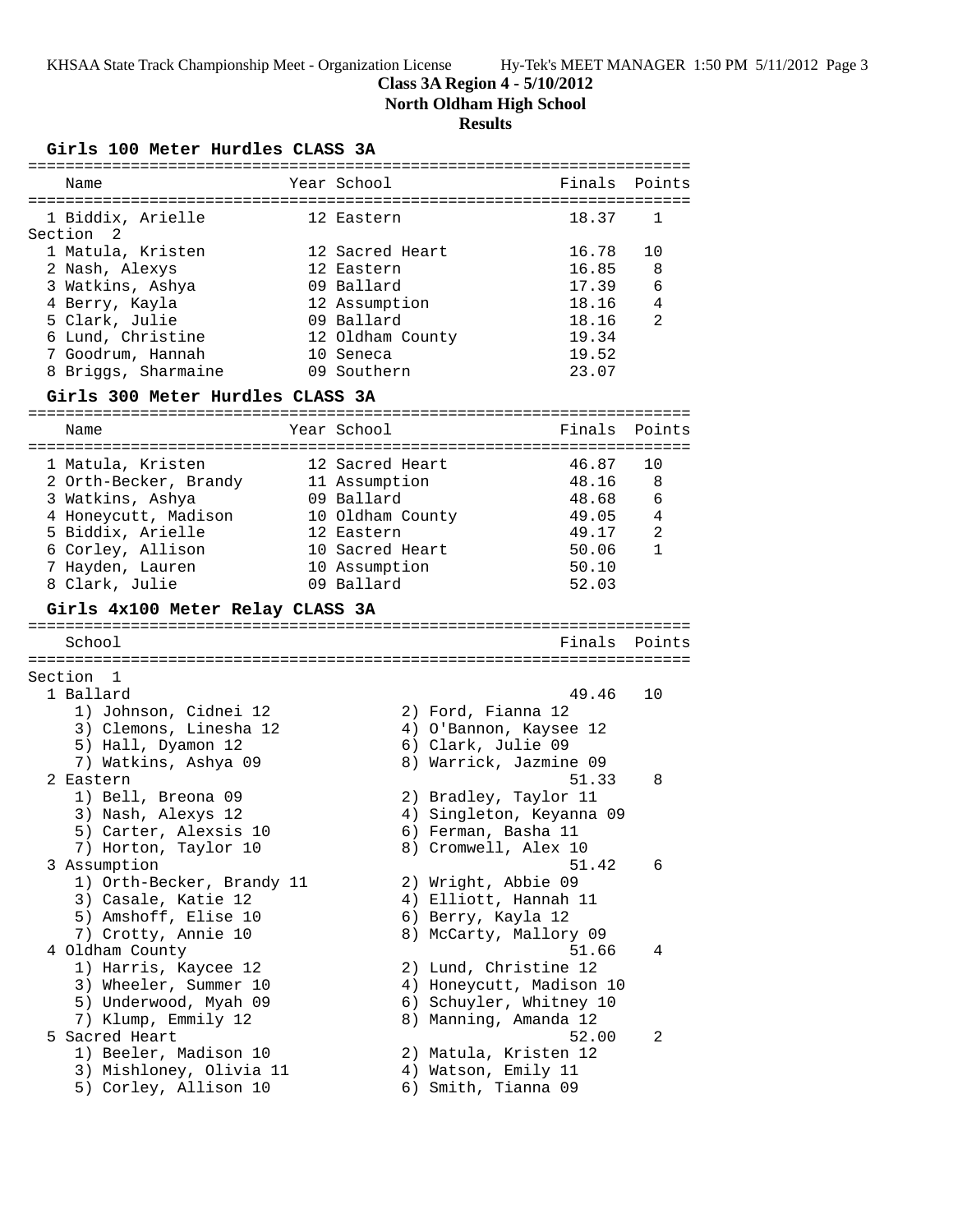**Class 3A Region 4 - 5/10/2012**

**North Oldham High School**

#### **Results**

### **....Girls 4x100 Meter Relay CLASS 3A**

| 7) Stevens, Summer 10     | 8) Johnson, Ashley 09  |
|---------------------------|------------------------|
| 6 Fern Creek              | 58.18                  |
| 1) Washington, Ta'zhea 11 | 2) Leach, Denisha 10   |
| 3) Smith, Alize 10        | 4) Hall, La'Daiza 10   |
| 5) Whitlow, Breshona 10   | 6) Watters, Kurmya 10  |
| Waqqener                  | 1:03.14                |
| 1) Dupar, Dominique 10    | 2) Moorman, Tenisha 11 |
| 3) Layne, Brandi 11       | 4) Price, Sydney 10    |
| 5) Booker, Bryanna 10     | 6) Payne, Hannah 09    |
| 7) Martin, Shannon 09     | 8)                     |

### **Girls 4x200 Meter Relay CLASS 3A**

======================================================================= School **Finals** Points **Points** ======================================================================= 1 Ballard 1:46.29 10 1) Hylton, Denaye 10 2) O'Bannon, Kaysee 12 3) Johnson, Cidnei 12 4) Jones, Taylor 10 5) Watkins, Ashya 09 6) Ford, Fianna 12 7) Strasser, Desiree 10 8) Clemons, Linesha 12 2 Eastern 1:46.57 8 1) Bell, Breona 09 2) Bradley, Taylor 11 3) Marks, India 11 4) Singleton, Keyanna 09 5) Spaulding, Jade 10 (6) Ferman, Basha 11 7) Carter, Alexsis 10 8) Nash, Alexys 12 3 Assumption 1:48.31 6 1) Orth-Becker, Brandy 11 (2) Casale, Katie 12 3) Crotty, Annie 10 4) Elliott, Hannah 11 5) Wright, Abbie 09 6) Amshoff, Elise 10 7) Tompkins, Mallory 10 8) Strothman, Melanie 12 4 Oldham County 1:49.68 4 1) Harris, Kaycee 12 2) Honeycutt, Madison 10 3) Grogan, Margaret 12 4) Underwood, Myah 09 5) Wheeler, Summer 10 6) Lund, Christine 12 7) Heil, Kati 10 8) Schuyler, Whitney 10 5 Sacred Heart 1:51.40 2 1) Gates, Julie 12 2) Mishloney, Olivia 11 3) Stevens, Summer 10 4) Watson, Emily 11 5) Corley, Allison 10 6) Beeler, Madison 10 7) Smith, Tianna 09 8) -- Waggener DQ before zone 1) Moorman, Tenisha 11 2) Dupar, Dominique 10 3) Layne, Brandi 11 (4) Payne, Hannah 09 5) Booker, Bryanna 10 6) Martin, Shannon 09 7) Price, Sydney 10 (8)

#### **Girls 4x400 Meter Relay CLASS 3A**

======================================================================= School **Finals Points** ======================================================================= 1 Sacred Heart 4:03.42 10 1) Stevens, Summer 10 2) Smith, Tianna 09 3) Ford, Erin 09 4) Matula, Kristen 12 5) Shay, Parker 10 6) Gates, Julie 12 7) Corley, Allison 10 8) Watson, Emily 11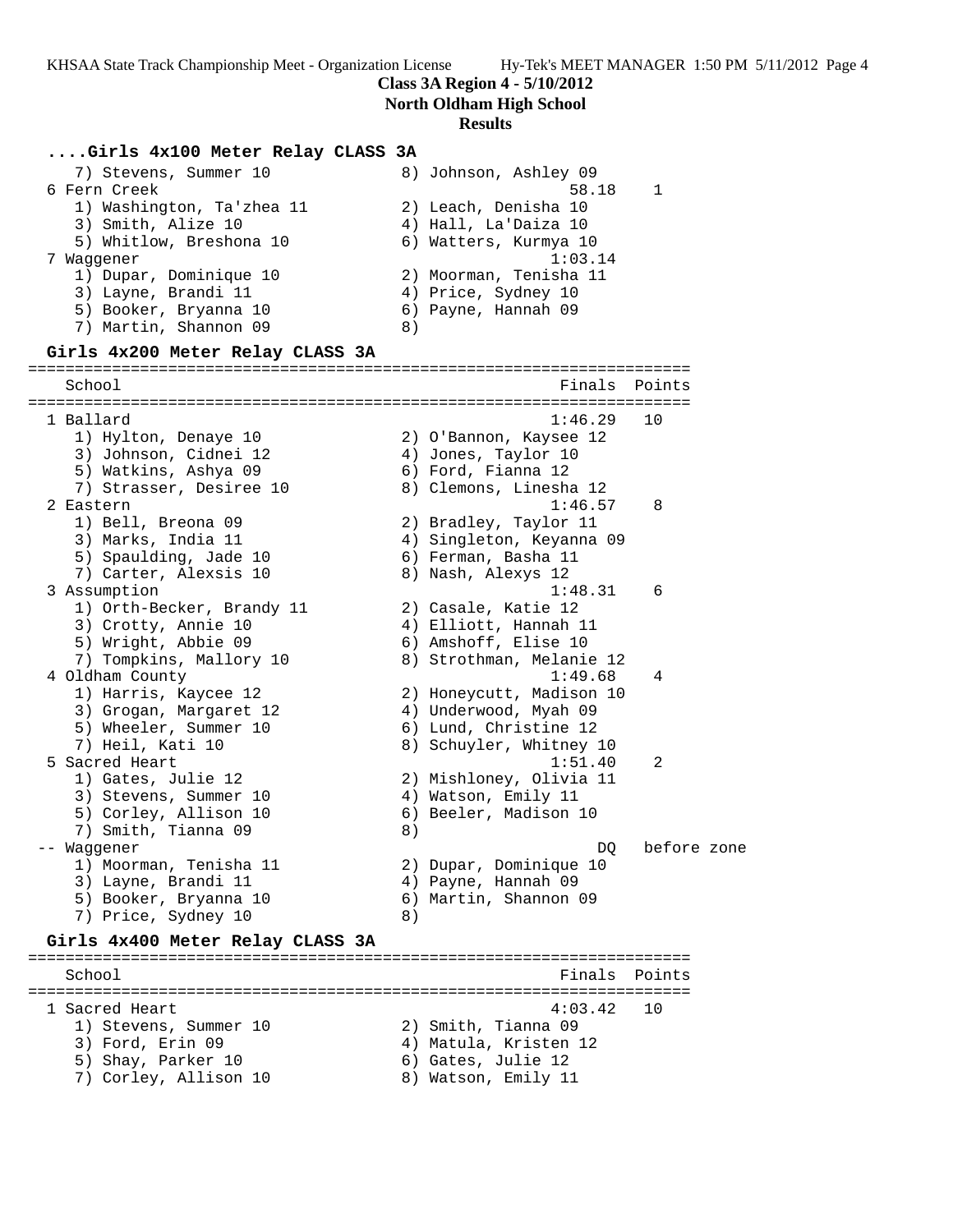**Class 3A Region 4 - 5/10/2012**

**North Oldham High School**

#### **Results**

### **....Girls 4x400 Meter Relay CLASS 3A**

2 Assumption 3 and 3 and 4:05.41 8 1) Strothman, Melanie 12 (2) Vokoun, Amanda 12 3) Elliott, Hannah 11 4) Receveur, Katherine 10 5) Wright, Abbie 09 6) Lohr, Elizabeth 12 7) Hayden, Lauren 10 8) Reibel, Olivia 12 3 Eastern 4:08.22 6 1) Bradley, Taylor 11 2) Marks, India 11 3) Carter, Alexsis 10 (4) Bell, Breona 09 5) Spaulding, Jade 10 6) Tillman, Tiffany 09 7) Thomas, Victoria 09 8) Biddix, Arielle 12 4 Oldham County 4:08.26 4 1) Wheeler, Summer 10 2) Honeycutt, Madison 10 3) Heil, Kati 10 4) Grogan, Margaret 12 5) Klump, Emmily 12 6) Underwood, Myah 09 7) Klump, Kelly 09 8) Schuyler, Whitney 10 5 Ballard 4:35.93 2 1) Zepherin, Zaria 10 2) Strasser, Desiree 10 3) Jones, Taylor 10 4) Wells, Pashionae 10 5) O'Bannon, Kaysee 12 6) Johnson, Cidnei 12 7) Watkins, Ashya 09 8) Linton, Faith 10 6 Waggener 4:52.44 1 1) Moorman, Tenisha 11 2) Dupar, Dominique 10 3) Payne, Hannah 09 4) Martin, Shannon 09 5) Booker, Bryanna 10  $\qquad \qquad$  6) Layne, Brandi 11 **Girls 4x800 Meter Relay CLASS 3A** ======================================================================= School **Finals Points** ======================================================================= 1 Assumption 9:36.69 10 1) Reibel, Olivia 12 2) Hayden, Lauren 10 3) Vokoun, Amanda 12 4) McCaslin, Caroline 12 5) Receveur, Katherine 10 6) Strothman, Melanie 12 7) Davis, Bailey 10 8) Bean, Emily 10 2 Sacred Heart 9:39.43 8 1) Allen, Maggie 09 2) Daly, Betsy 10 3) Simms, Samantha 09 (4) Shay, Parker 10 5) Harley, Madison 10 6) Carroll, Caitlin 10 7) Puopolo, Jacklyn 12 and 8) Daly, Grace 12 3 Oldham County 9:42.81 6 1) Klump, Emmily 12 2) Klump, Kelly 09 3) Grogan, Margaret 12  $\hskip1cm$  4) Heil, Kati 10 5) Grogan, Caroline 10 (6) Mullins, Haley 11 7) Mullins, Hannah 11 8) Bear, Chelsea 10 4 Eastern 10:21.64 4 1) Blocker, McKenzie 11 2) Thomas, Victoria 09 3) Neutz, Lindsey 11 4) Tillman, Tiffany 09 5) Ferrara, Sydney 09 6) Wigginton, Tori 11 7) O'Toole, Shea 09 8) Scanlon, Kyla 09 5 Ballard 12:59.36 2 1) Zepherin, Zaria 10 2) Linton, Faith 10 3) Wells, Pashionae 10 4) Strasser, Desiree 10 5) Jones, Taylor 10 6) West, Danielle 11 7) Hall, Dyamon 12 8) Johnson, Brianna 12 6 Waggener 13:56.11 1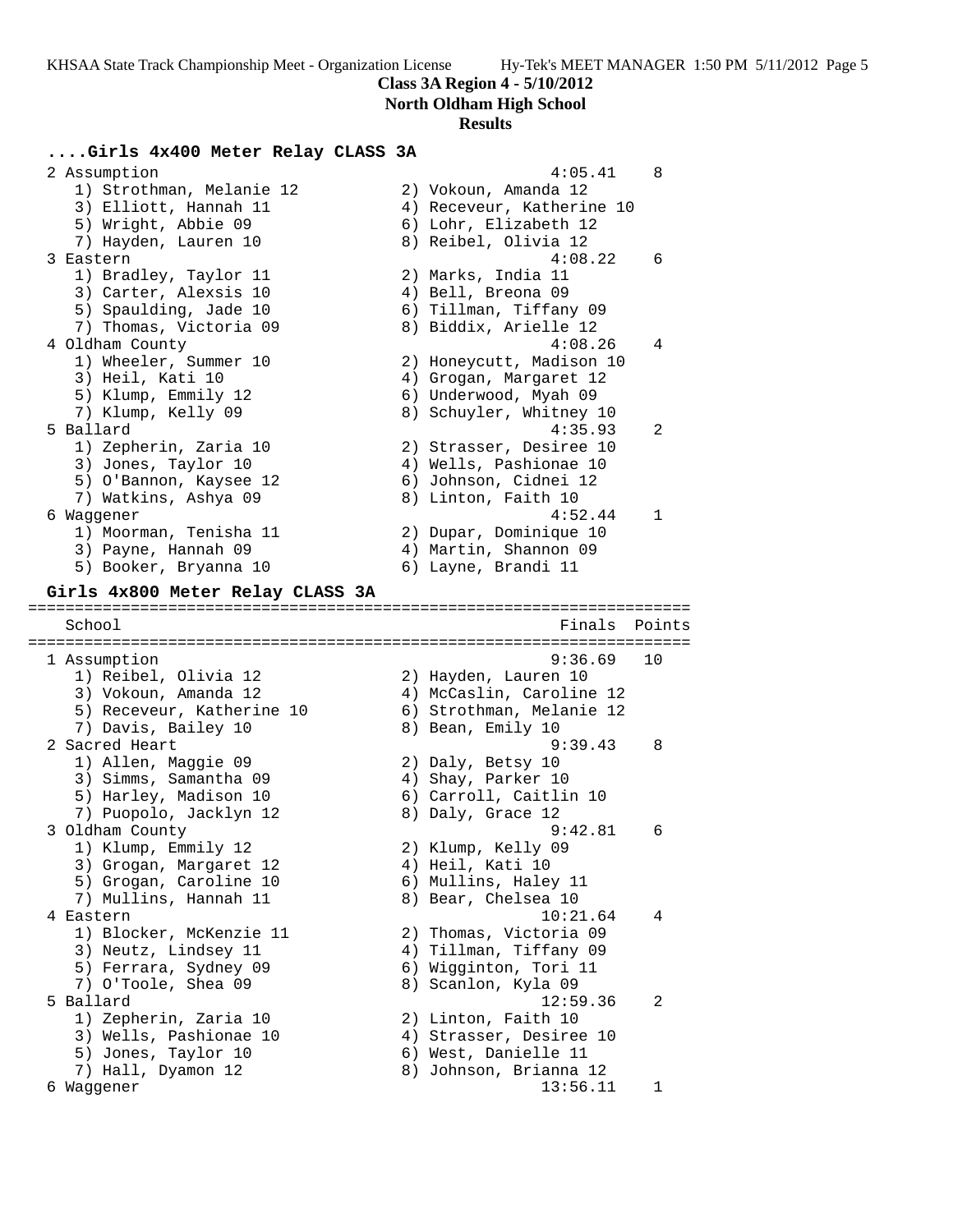### **Class 3A Region 4 - 5/10/2012**

**North Oldham High School**

#### **Results**

### **....Girls 4x800 Meter Relay CLASS 3A**

| 1) Moorman, Tenisha 11   | 2) Layne, Brandi 11 |
|--------------------------|---------------------|
| 3) McClain, Dezaray 09   | 4) Payne, Hannah 09 |
| 5) Booker, Bryanna 10    | 6) Muse, Shanqwa 12 |
| 7) Villalobos, Nicole 09 | 8)                  |

#### **Boys 100 Meter Dash CLASS 3A**

======================================================================= Name The Year School The Finals Points ======================================================================= 1 Malone, Jawon 10 Southern 11.63 2 Wang, Louie 12 Waggener 12.35 3 Mattingly, Joey 11 Oldham County 12.41 4 Hodges, Bryson 11 Oldham County 12.52 Section 2 1 Baker, Ronnie 12 Ballard 10.78 10 2 Quick, James 11 Trinity 10.98 8 3 Ross, Darius 12 Fern Creek 11.26 6 4 Hayes, Greg 11 Eastern 11.35 4 5 Johnson, Jaylen 11 Eastern 11.40 2 6 Dawkins, Daylen 11 Trinity 11.46 1 7 Barbee-Tobin, Jalen 12 Waggener 11.62 8 Reid, Billy 12 Fern Creek 11.82 **Boys 200 Meter Dash CLASS 3A** =======================================================================

| Name               | Year School      | Finals | Points |
|--------------------|------------------|--------|--------|
| Section 1          |                  |        |        |
| 1 Malone, Jawon    | 10 Southern      | 23.75  | -1     |
| 2 Palmer, Deronn   | 12 Waqqener      | 25.18  |        |
| Section 2          |                  |        |        |
| 1 Ouick, James     | 11 Trinity       | 21.40  | 10     |
| 2 Baker, Ronnie    | 12 Ballard       | 21.48  | - 8    |
| 3 Oldham, Cody     | 12 Oldham County | 22.85  | 6      |
| 4 Hayes, Greg      | 11 Eastern       | 22.95  | 4      |
| 5 Ross, Darius     | 12 Fern Creek    | 23.24  | 2      |
| 6 Harmon, Kyle     | 12 Oldham County | 23.79  |        |
| 7 Bravo, Angelou   | 11 Waqqener      | 24.64  |        |
| 8 Thomas, Latarius | 11 Trinity       | 25.18  |        |

### **Boys 400 Meter Dash CLASS 3A**

| Name                      | Year School      | Finals Points |                |
|---------------------------|------------------|---------------|----------------|
| Section 1                 |                  |               |                |
| 1 Griffin Jr., Arteruo    | 10 Waqqener      | 56.29         |                |
| 2 Baker, Rhyan            | 10 Ballard       | 56.30         |                |
| 3 Conn, Marcus            | 11 Fern Creek    | 57.78         |                |
| Section 2                 |                  |               |                |
| 1 Baker, Ronnie           | 12 Ballard       | 48.12         |                |
| 2 Thomas-Randle, Derayvon | 12 Eastern       | 50.52 8       |                |
| 3 Oldham, Cody            | 12 Oldham County | 51.13         | 6              |
| 4 Corral, Josh            | 10 Oldham County | 52.74         | $\overline{4}$ |
| 5 Bryar, Michael          | 11 Eastern       | 53.87         | $\mathfrak{D}$ |
| 6 Lacher, Paul            | 12 Trinity       | 54.13         | 1              |
|                           |                  |               |                |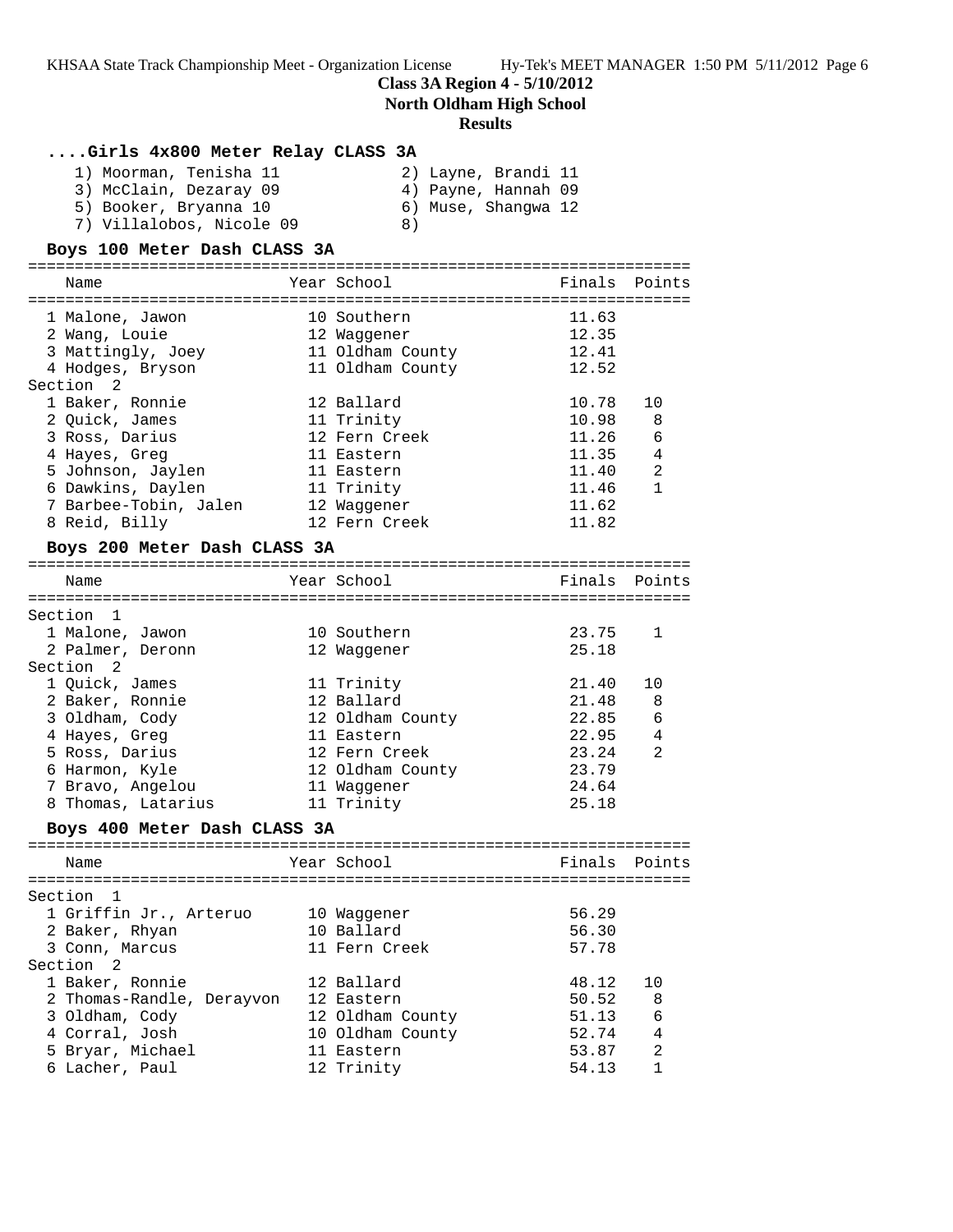**Class 3A Region 4 - 5/10/2012**

**North Oldham High School**

# **Results**

| Boys 400 Meter Dash CLASS 3A    |                            |                    |                |
|---------------------------------|----------------------------|--------------------|----------------|
| 7 Slocum, Christopher           | 11 Fern Creek              | 54.84              |                |
| 8 Shaw, Joseph                  | 12 Trinity                 | 55.33              |                |
| Boys 800 Meter Run CLASS 3A     |                            |                    |                |
| Name                            | Year School                | Finals             | Points         |
|                                 |                            |                    |                |
| Section 1                       |                            |                    |                |
| 1 Merkley, Blake                | 10 Trinity                 | 1:59.69            | 10             |
| 2 Wells, Holden                 | 10 Eastern                 | 2:00.47            | 8              |
| 3 Weishaar, Luke                | 12 Oldham County           | 2:01.24            | 6              |
| 4 Hall, Braxton                 | 12 Oldham County 2:03.59 4 |                    |                |
| 5 Noel, Alex                    | 12 Trinity                 | 2:04.35            | 2              |
| 6 Heslin, Cory                  | 11 Eastern                 | 2:05.46            | $\mathbf{1}$   |
| 7 Newcomer, Robbie              | 11 Ballard                 | 2:23.86            |                |
| 8 Partee, Aaron                 | 09 Waqqener                | 2:27.77            |                |
| 9 Vawryk, Peter                 | 10 Ballard                 | 2:32.89            |                |
| Boys 1600 Meter Run CLASS 3A    |                            |                    |                |
| Name                            | Year School                | Finals             | Points         |
|                                 |                            |                    |                |
| 1 Weishaar, Luke                | 12 Oldham County           | 4:26.03            | 10             |
| 2 Eckert, Nick                  | 10 Trinity                 | 4:36.65            | -8             |
| 3 Heslin, Cory                  | 11 Eastern                 | $4:40.99$ 6        |                |
| 4 Statler, Charles              | 11 Eastern                 | $4:45.67$ 4        |                |
| 5 Montgomery, Kevin             | 12 Oldham County           | 5:00.41            | 2              |
| 6 Glover, Shane                 | 12 Seneca                  | 5:09.61<br>5:17.69 | $\mathbf{1}$   |
| 7 Young, Kyle                   | 09 Fern Creek              |                    |                |
| 8 Newcomer, Robbie              | 11 Ballard<br>10 Ballard   | 5:30.84<br>5:42.37 |                |
| 9 Greif, Miles                  |                            |                    |                |
| Boys 3200 Meter Run CLASS 3A    |                            |                    |                |
| Name                            | Year School                | Finals             | Points         |
| 1 Covert, Kyle                  | 12 Eastern                 | 9:32.31            | 10             |
| 2 Meredith, Sam                 | 12 Trinity                 | 9:42.08            | 8              |
| 3 Zachary, Austin               | 12 Eastern                 | 9:50.73            | 6              |
| 4 Weishaar, Luke                | 12 Oldham County           | 9:58.39            | $\overline{4}$ |
| 5 Albrektson, Thomas            | 12 Trinity                 | 10:05.36           | 2              |
| 6 Romero, Dylan                 | 10 Oldham County           | 10:50.89           | $\mathbf 1$    |
| Boys 110 Meter Hurdles CLASS 3A |                            |                    |                |
| Name                            | Year School                |                    | Finals Points  |
|                                 |                            |                    |                |
| 1 Reid, Billy                   | 12 Fern Creek              | 16.00              | 10             |
| 2 Jones, Rob                    | 12 Eastern                 | 16.86              | 8              |
| 3 Scalf, Jason                  | 12 Oldham County           | 17.07              | 6              |
| 4 Rogers, Osha                  | 10 Eastern                 | 17.13              | 4              |
| 5 Kimijwok, Mayik               | 10 Southern                | 18.40              | 2              |
| 6 Smith, Donte                  | 11 Southern                | 19.18              | 1              |
| 7 Diehl, John                   | 09 Trinity                 | 20.93              |                |
| 8 Stich, John                   | 12 Trinity                 | 21.43              |                |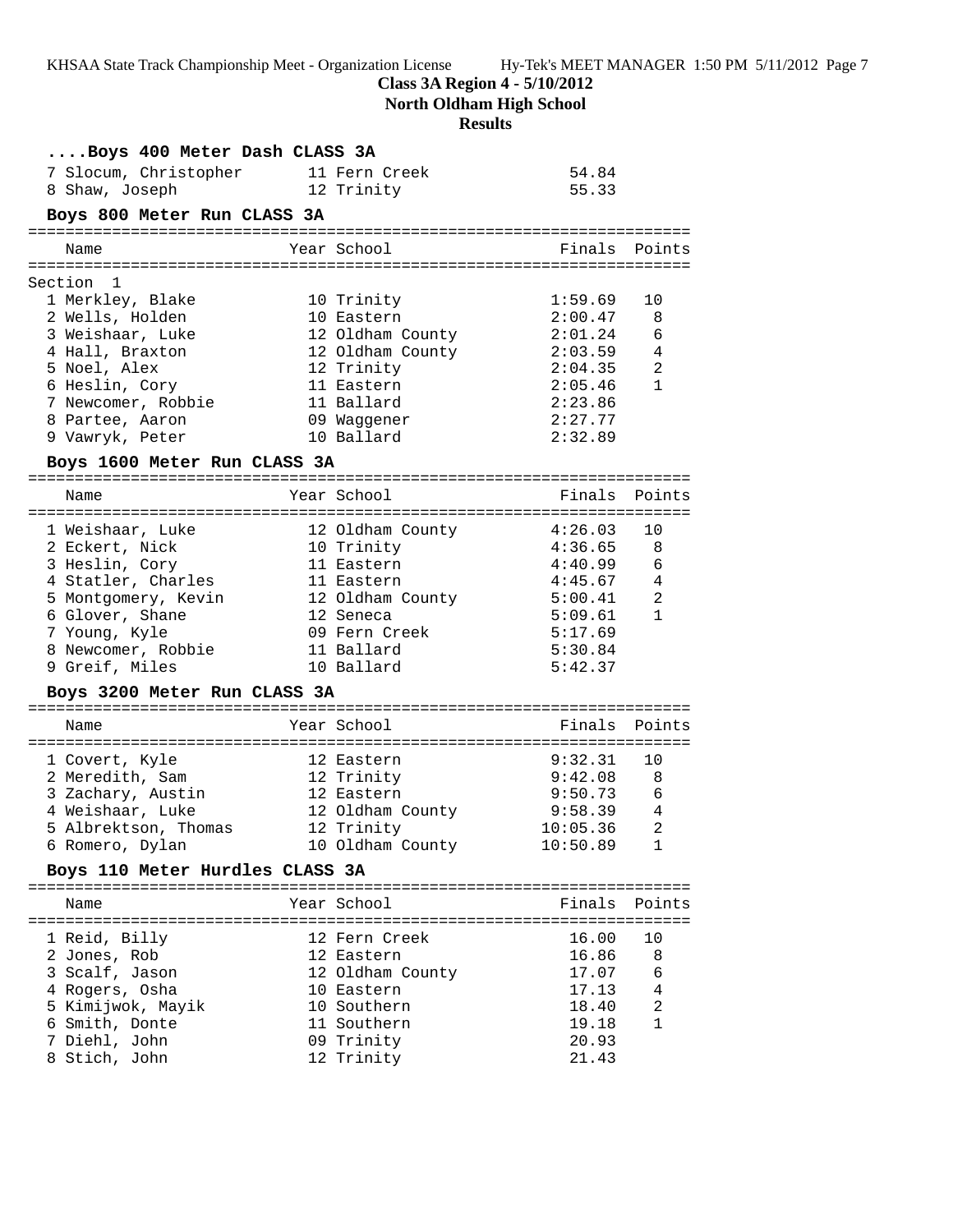## **Class 3A Region 4 - 5/10/2012**

**North Oldham High School**

## **Results**

## **Boys 300 Meter Hurdles CLASS 3A**

| Name                            | Year School      |                   | Finals                  | Points        |
|---------------------------------|------------------|-------------------|-------------------------|---------------|
|                                 |                  |                   |                         |               |
| 1 Kimijwok, Mayik               | 10 Southern      |                   | 46.23                   | 2             |
| -- Smith, Donte                 | 11 Southern      |                   | DNF                     |               |
| Section <sub>2</sub>            |                  |                   |                         |               |
| 1 Reid, Billy                   | 12 Fern Creek    |                   | 42.55                   | 10            |
| 2 Stich, John                   | 12 Trinity       |                   | 43.67                   | 8             |
| 3 Harris, Eric                  | 12 Waggener      |                   | 44.89                   | 6             |
| 4 Jarvis, Justus                | 12 Eastern       |                   | 45.90                   | 4             |
| 5 Fischer, Joel                 | 12 Oldham County |                   | 48.30                   | $\mathbf{1}$  |
| 6 Rogers, Osha                  | 10 Eastern       |                   | 48.47                   |               |
| 7 Scalf, Jason                  | 12 Oldham County |                   | 48.73                   |               |
| -- Diehl, John                  | 09 Trinity       |                   | FS                      |               |
| Boys 4x100 Meter Relay CLASS 3A |                  |                   |                         |               |
| School                          |                  |                   |                         | Finals Points |
|                                 |                  |                   |                         |               |
| Section<br>1                    |                  |                   |                         |               |
| 1 Trinity (Louisville)          |                  |                   | 43.29                   | 10            |
| 1) Thomas, Latarius 11          |                  |                   | 2) Dawkins, Daylen 11   |               |
| 3) Brooks, Donald 09            |                  |                   | 4) Quick, James 11      |               |
| 5) Smith, Kyle 10               |                  |                   | 6) Swabek, Cody 10      |               |
| 7) Stich, John 12               |                  |                   | 8) Shaw, Joseph 12      |               |
| 2 Eastern                       |                  |                   | 43.51                   | 8             |
| 1) Hayes, Greg 11               |                  |                   | 2) Johnson, Jaylen 11   |               |
| 3) Spaulding, Brian 12          |                  |                   | 4) Sanford, Daryus 12   |               |
| 5) Bivins, Tyler 10             |                  |                   | 6) Lovely, Marquis 09   |               |
| 7) Thomas-Randle, Derayvon 12   | 8)               |                   |                         |               |
| 3 Fern Creek                    |                  |                   | 44.03                   | 6             |
| 1) Hobbs, Obrien 12             |                  |                   |                         |               |
|                                 |                  | 2) Reid, Billy 12 |                         |               |
| 3) Ross, Darius 12              |                  |                   | 4) Williams, Dadrian 11 |               |
| 5) Bonds, Andre 12              |                  |                   | 6) Parrish, Mike 12     |               |
| 7) Thomas, Michael 12           |                  |                   | 8) Russell, Sohn 12     |               |
| 4 Oldham County                 |                  |                   | 44.50                   | 4             |
| 1) Mattingly, Joey 11           |                  |                   | 2) Harmon, Kyle 12      |               |
| 3) Corral, Josh 10              |                  |                   | 4) Oldham, Cody 12      |               |
| 5) Caudill, Chris 11            |                  |                   | 6) Hodges, Bryson 11    |               |
| 7) Hall, Braxton 12             |                  |                   | 8) Scalf, Jason 12      |               |
| 5 Ballard                       |                  |                   | 45.15                   | 2             |
| 1) Masden, Moe 09               |                  |                   | 2) Arney, Austin 12     |               |
| 3) Samwaru, David 10            |                  |                   | 4) Hurrigan, Joseph 11  |               |
| 5) Baker, Rhyan 10              |                  |                   | 6) Baker, Ronnie 12     |               |
| 7) Bush, William 10             |                  |                   | 8) Wilson, Malik 12     |               |
| 6 Waggener                      |                  |                   | 45.78                   | 1             |
| 1) Barbee-Tobin, Jalen 12       |                  |                   | 2) Harris, Eric 12      |               |
| 3) Palmer, Michael 12           |                  | 4) Wang, Louie 12 |                         |               |
| 5) Bravo, Angelou 11            |                  |                   | 6) Partee, Aaron 09     |               |
|                                 |                  |                   |                         |               |
| Boys 4x200 Meter Relay CLASS 3A |                  |                   |                         |               |
| School                          |                  |                   | Finals                  | Points        |
|                                 |                  |                   |                         |               |
| 1 Eastern                       |                  |                   | 1:29.38                 | 10            |
| 1) Thomas-Randle, Derayvon 12   |                  | 2) Hayes, Greg 11 |                         |               |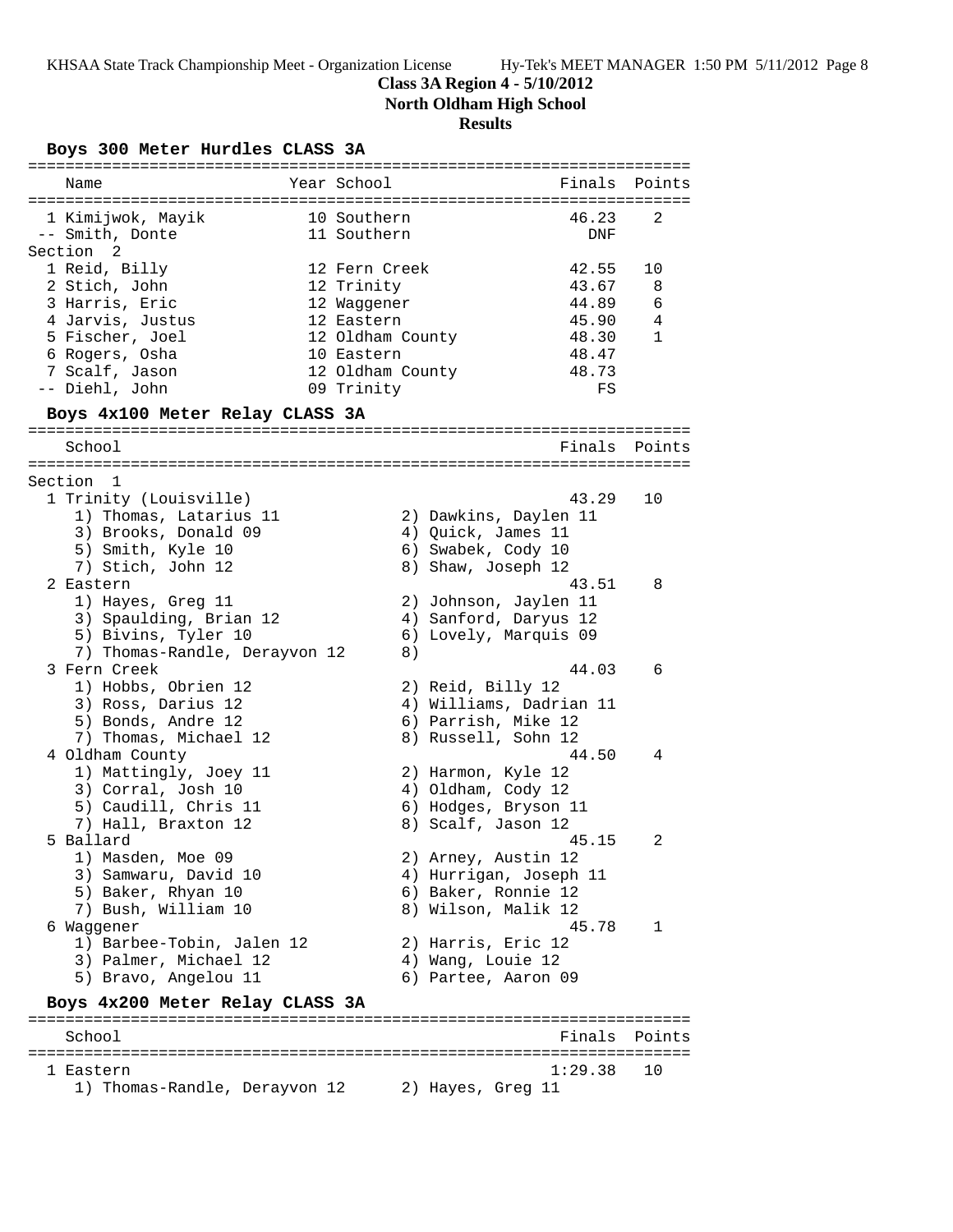### **Class 3A Region 4 - 5/10/2012**

**North Oldham High School**

#### **Results**

### **....Boys 4x200 Meter Relay CLASS 3A**

 3) Johnson, Jaylen 11 4) Sanford, Daryus 12 5) Spaulding, Brian 12 (6) Bivins, Tyler 10 7) Bryar, Michael 11 8) Beattie, Jocari 11 2 Trinity (Louisville) 1:30.63 8 1) Swabek, Cody 10 2) Dawkins, Daylen 11 3) Thomas, Latarius 11 (4) Quick, James 11 5) Brooks, Donald 09 6) Lacher, Paul 12 7) Shaw, Joseph 12 8) Stich, John 12 3 Waggener 1:34.70 6 1) Barbee-Tobin, Jalen 12 2) Harris, Eric 12 3) Wang, Louie 12 4) Palmer, Michael 12 5) Bravo, Angelou 11 6) 4 Ballard 1:36.29 4 1) Arney, Austin 12 2) Samwaru, David 10 3) Masden, Moe 09 4) Hurrigan, Joseph 11 5) Baker, Ronnie 12 (6) Bush, William 10 7) Baker, Rhyan 10 8) 5 Oldham County 1:38.88 2 1) Caudill, Chris 11 2) Mattingly, Joey 11 3) Hodges, Bryson 11 (4) Harmon, Kyle 12 5) Oldham, Cody 12 6) Corral, Josh 10 7) Hall, Braxton 12 (8) Fischer, Joel 12 **Boys 4x400 Meter Relay CLASS 3A** ======================================================================= School **Finals** Points ======================================================================= 1 Eastern 3:26.83 10 1) Sanford, Daryus 12 2) Johnson, Jaylen 11 3) Thomas-Randle, Derayvon 12 4) Spaulding, Brian 12 5) Bivins, Tyler 10 6) Bryar, Michael 11 7) Wells, Holden 10 8) 2 Oldham County 3:27.63 8 1) Harmon, Kyle 12 2) Corral, Josh 10 3) Hall, Braxton 12 (4) Oldham, Cody 12 5) Mattingly, Joey 11 (6) Caudill, Chris 11 7) Hoffman, Benjamin 10 8) Weishaar, Luke 12 3 Trinity (Louisville) 3:35.62 6 1) Lacher, Paul 12 2) Noel, Alex 12 3) Merkley, Blake 10 (4) Shaw, Joseph 12

5) Little, Devon 10 (6) Stich, John 12

 1) Barbee-Tobin, Jalen 12 2) Harris, Eric 12 3) Wang, Louie 12 4) Palmer, Michael 12 5) Partee, Aaron 09 6) Griffin Jr., Arteruo 10 5 Ballard 3:59.09 2

 1) Hurrigan, Joseph 11 2) Masden, Moe 09 3) Baker, Rhyan 10 4) Newcomer, Robbie 11 5) Bush, William 10 6) Lander, Kamereon 10 7) Arney, Austin 12 and 8) Baker, Ronnie 12

 7) Eckert, Nick 10 8) Martinette, Patrick 10 4 Waggener 3:40.21 4